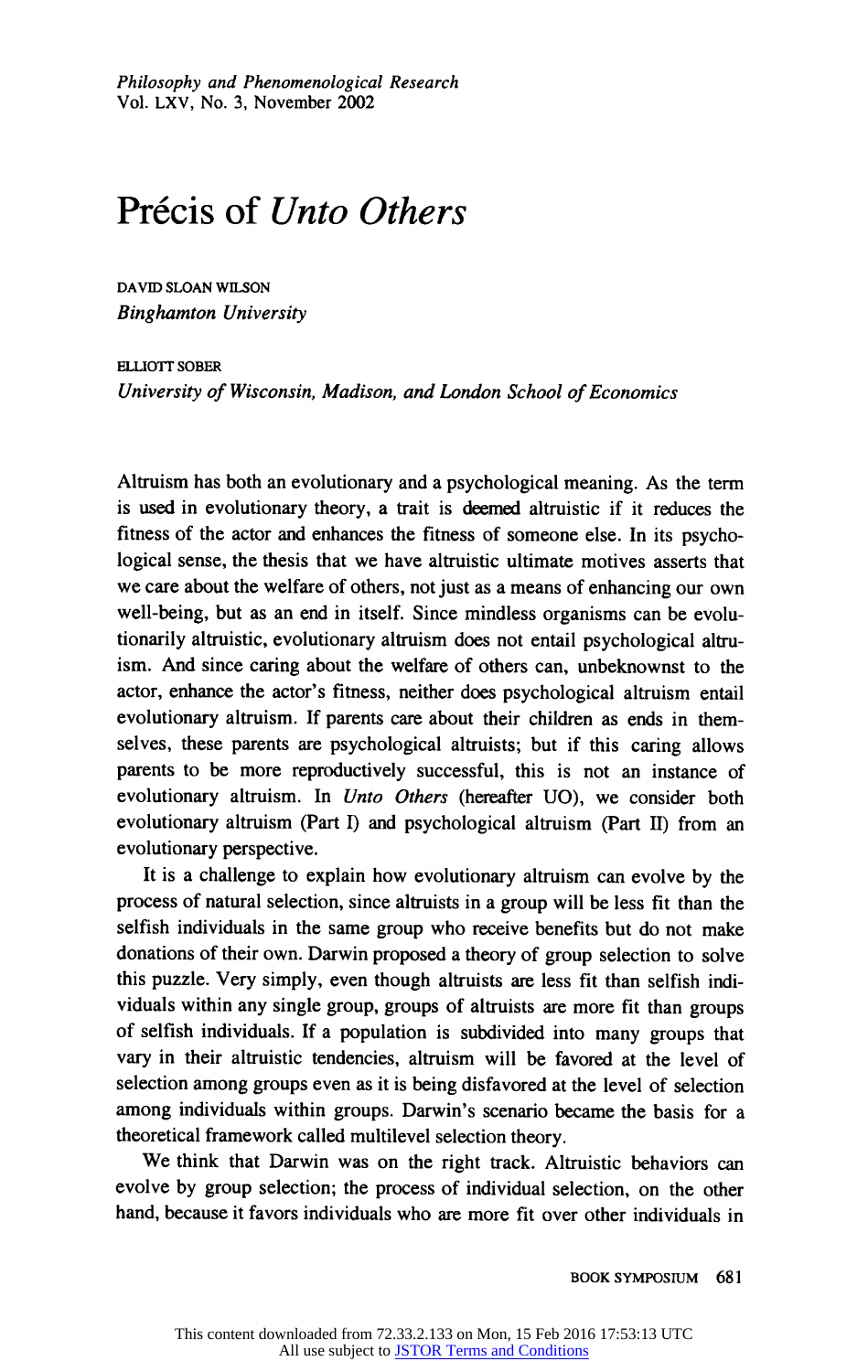**the same group who are less, favors selfishness, not altruism. Examples of altruism have been documented in many species and have been produced in the laboratory by artificial multilevel selection experiments. Furthermore, group selection was probably an exceptionally strong force in human evolution, accounting for our own groupish nature.** 

**The history of scientific investigation of evolutionary altruism is not one of straightforward scientific progress. Group selection was rejected as an important evolutionary force by most biologists in the 1960's. Other theories were proposed to explain the evolution of seemingly altruistic behaviors in individualistic terms, such as kin selection theory (helping one's own genes in the bodies of others) and reciprocal altruism (helping in expectation of return benefits). It became so taboo to invoke group selection that, as we recount on p. 40 of UO, one elder statesman advised a young colleague that "there are three ideas that you do not invoke in biology-Lamarkism, the phlogiston theory, and group selection." Yet, upon closer examination, many of the arguments used against group selection appear to be confused, question-begging, or inconclusive, and the mechanisms that were thought to be alternatives to group selection turn out to be instances of group selection, properly conceived.** 

**Thus, if our account of altruism as a product of group selection is correct, it amounts to a reversal of what many regard as a triumphant step forward in evolutionary thought. Establishing a new theory is difficult enough; establishing a heretical old theory is even harder, requiring a detailed historical reconstruction of ideas and a general consideration of why science sometimes departs from the smooth process it is often idealized to follow. These elements make UO relevant to historians and philosophers of science in general, apart from the specific topic of altruism. As we state on p. 13, "It is wonderful when science progresses by a straight march to the truth. But science is even more interesting when its progress is less direct. To understand the process of science, we need to consider not just the destination reached at the end of the journey but the false starts and detours encountered along the way."** 

**Our presentation of multilevel selection theory expands the range of topics beyond altruism in other respects as well. Group selection favors any trait that causes some groups to survive and reproduce better than others. Altruism qualifies as such a trait but so also do other traits that do not appear altruistic, such as moralistic aggression and other forms of social control. As we state on p. 31 of UO, "the extreme altruism that cries out for explanation might**  be rare in nature for two very different reasons—(a) because group selection is **seldom strong enough to evolve such behaviors, or (b) because there is usually a way to benefit the group without such extreme self-sacrifice." In short, the same theory that explains why evolutionary altruism exists also**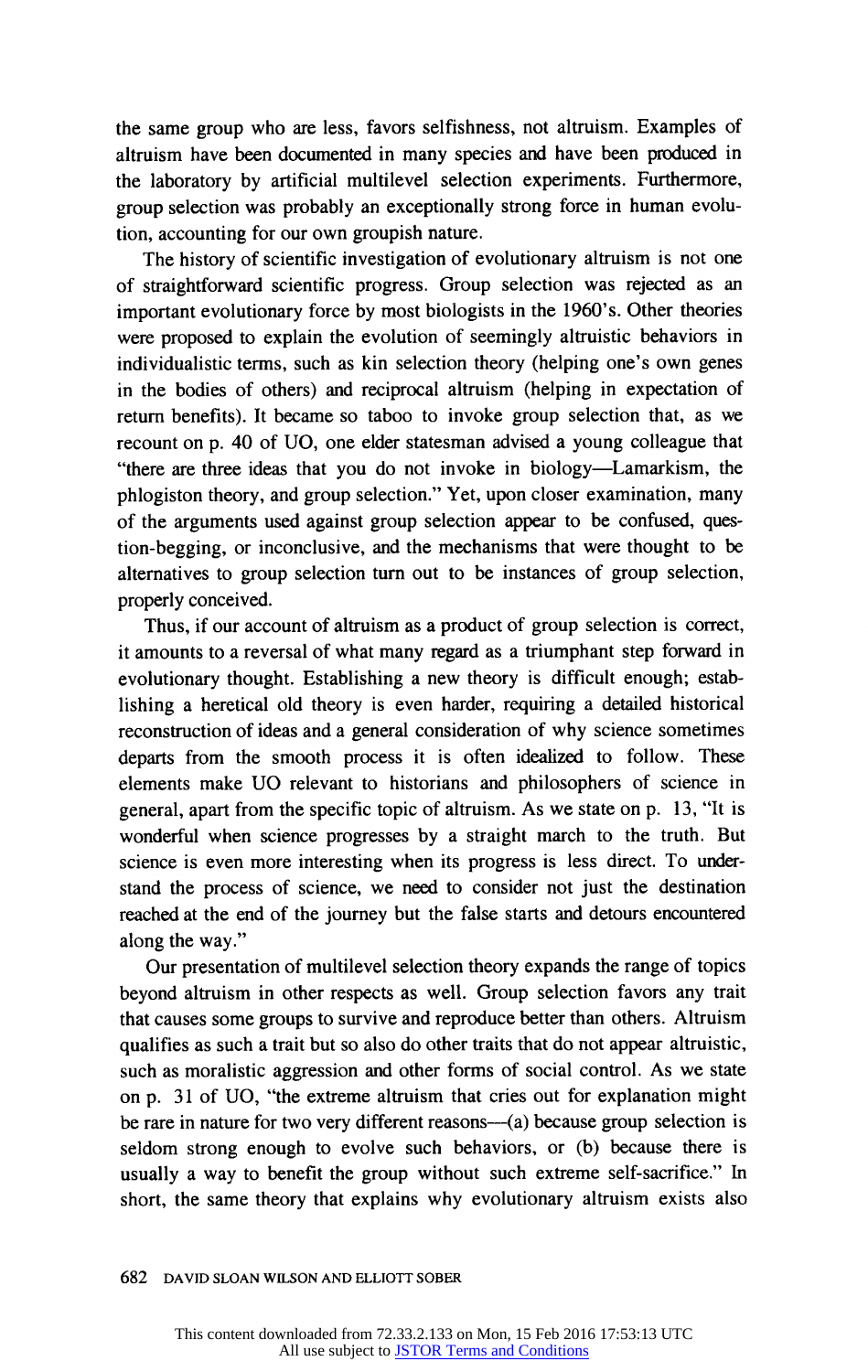**explains why altruism shares the stage with many other traits that cause groups to function as adaptive units.** 

**Human groups often appear to be functionally organized, even when they are large and composed of unrelated individuals. The founders of the social sciences were comfortable with the idea of societal organisms, complete with group minds, but this perspective was largely rejected by social scientists inclined to defend methodological individualism and by evolutionary biologists alike during the second half of the 20th century. Multilevel selection theory provides a new foundation for understanding the group-level functionality of human society in addition to the opposing forces that so often subvert group-level functionality from within. The mechanisms that enable human groups to function as adaptive units provide ample scope for cultural processes. Our theoretical framework is evolutionary, but it does not conform to the doctrine of genetic determinism that has so often been criticized. Indeed, we devote an entire chapter to a survey of 25 cultures, chosen at random from the Human Relations Area Files, an anthropological data base for cross-cultural research. Multilevel selection theory can help explain variation among cultures in addition to their commonalities and (partial) functionality above the level of the individual.** 

**Evolutionary altruism has been studied by biologists without much regard to the psychological component. However, the question of whether people are motivated to help others as an end in itself, rather than as a means for advancing self-interest, has a long history of its own within both philosophy and psychology. In Part II of UO, we evaluate the arguments, both conceptual and empirical, that philosophers and psychologists have advanced in an attempt to choose between psychological egoism and motivational pluralism. We conclude that these arguments are inconclusive. We suggest that it is illuminating to analyze these two motivational theories from an evolutionary perspective. In the past, psychological egoism has been regarded as a more parsimonious explanation of behavior than psychological altruism, resulting in an intellectual pecking order in which egoistic explanations are innocent until proven guilty. From an evolutionary perspective, psychological egoism and altruism are alternative proximate mechanisms that might have evolved to motivate adaptive behaviors. To see which mechanism is more likely to have evolved, we must consider both from the standpoint of reliability, availability, and efficiency. Psychological egoism is the inferior explanation when judged by these criteria. An exclusively egoistic motivation would constitute an unreliable and needlessly complex Rube Goldberg device when it comes to producing helping behavior. If helping behavior evolves among organisms that have minds as sophisticated as those exhibited by human beings, it most likely will be motivated at least in part by a desire to help others as a psychological end in itself.**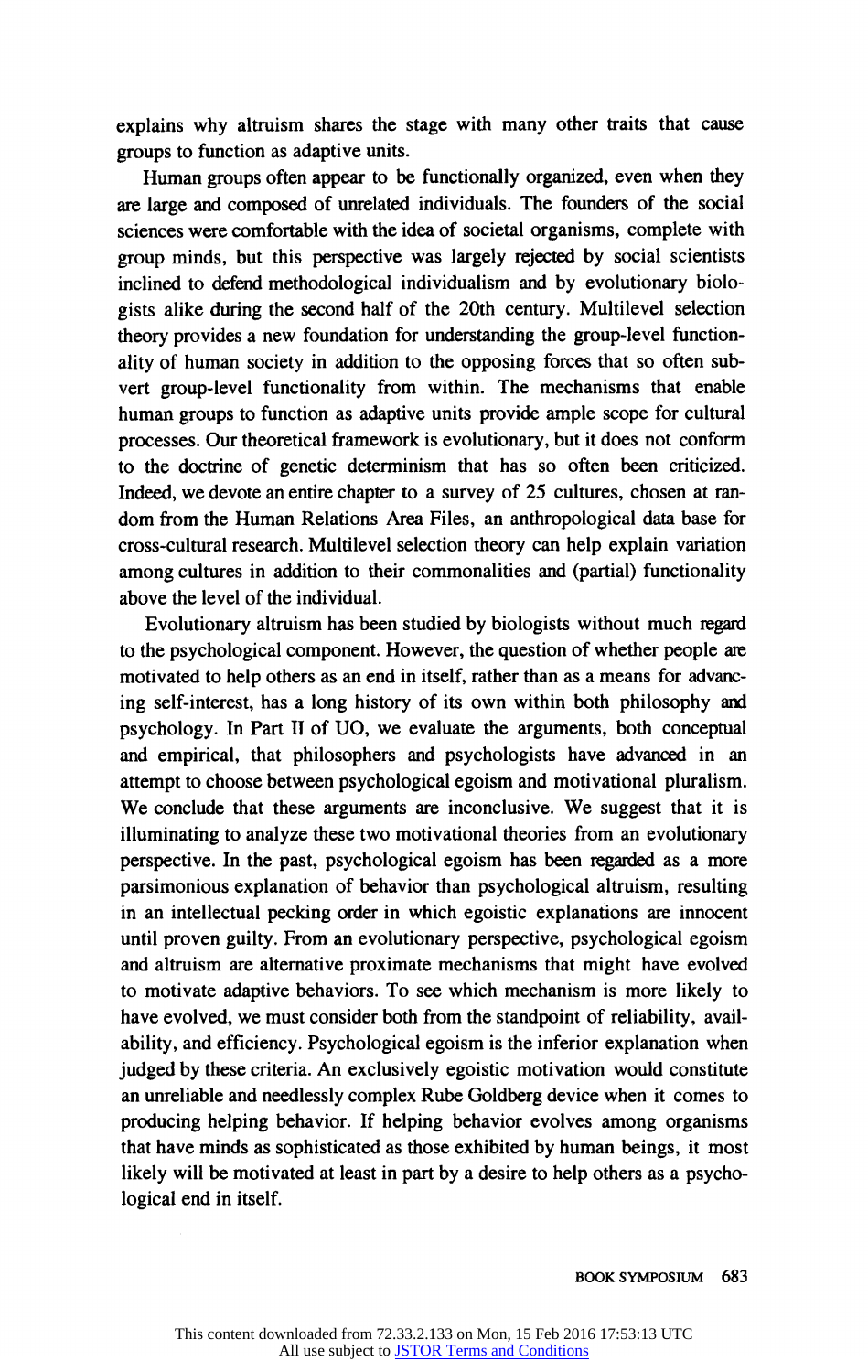**UO uses altruism as a lens to study a wide variety of subjects, including foundational issues in evolutionary biology, the human social sciences, and philosophy. We are pleased that it is the subject of this book symposium in Philosophy and Phenomenological Research and we look forward to addressing some of the issues in more detail in our reply to the commentaries.**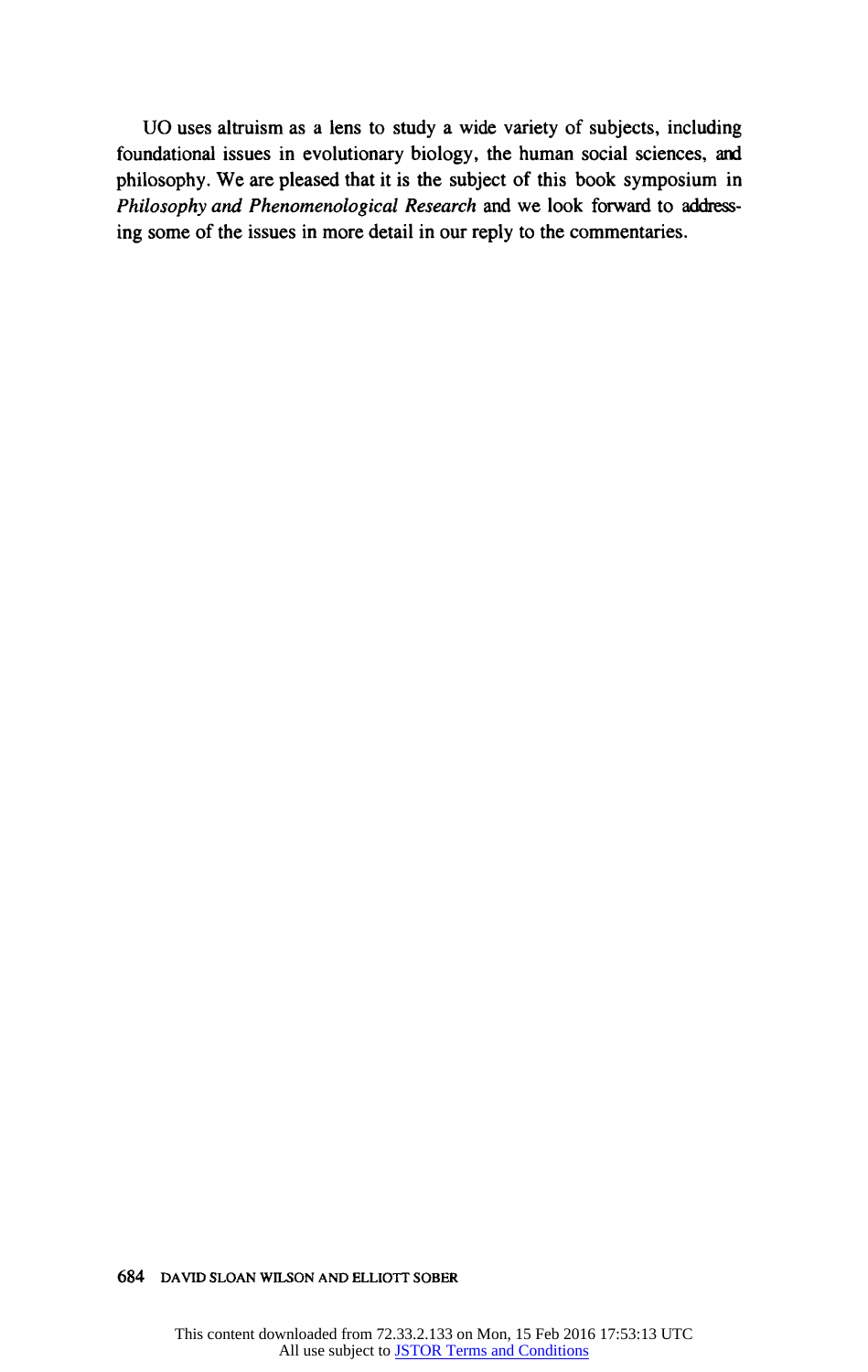# **Reply to Commentaries**

**DAVID SLOAN WILSON Binghamton University** 

**ELLIOTT SOBER University of Wisconsin, Madison, and London School of Economics** 

**Barrett and Godfrey-Smith, Dennett, and Skyrms focus on part I of UO, which concerns evolutionary altruism; Jamieson comments exclusively on part II, which is about psychological altruism. This 3-to-1 ratio is reflected in our reply.** 

### **Part I-Evolutionary Issues**

**We are encouraged by the opening paragraph of each commentary and especially by Barrett and Godfrey-Smith's statement that "the book is entirely persuasive in its argument that attempts to marginalize group-selectionist ideas in the latter part of the 20<sup>th</sup> century were mistaken." At the very least, the commentators who addressed Part I of UO agree that the issues surrounding multilevel selection theory, however unsettled, are highly relevant**  to modern evolutionary research. This by itself is an important advance **because for decades the idea of group selection has been portrayed as a settled issue that needs to be learned only to avoid an erroneous pattern of thought.** 

**The substance of the commentaries, however, reveals considerable disagreement about how UO conceptualizes the idea of group selection. Dennett describes the issues as "mind-twistingly elusive and slippery" and hints that it is mere hype to say that group selection has been revived. Barrett and Godfrey-Smith discuss the problem of multiple perspectives at length and claim that we are too liberal in our definition of groups. We believe that these criticisms obscure the simplicity of the basic question that group selection theory is designed to answer and the historical continuity of that theory, from Darwin to the present.** 

#### **The basic evolutionary question**

**The question at the center of the group selection controversy is so simple that it can be stated in a single sentence: Do traits evolve by benefiting whole groups, despite being selectively neutral or disadvantageous within groups?**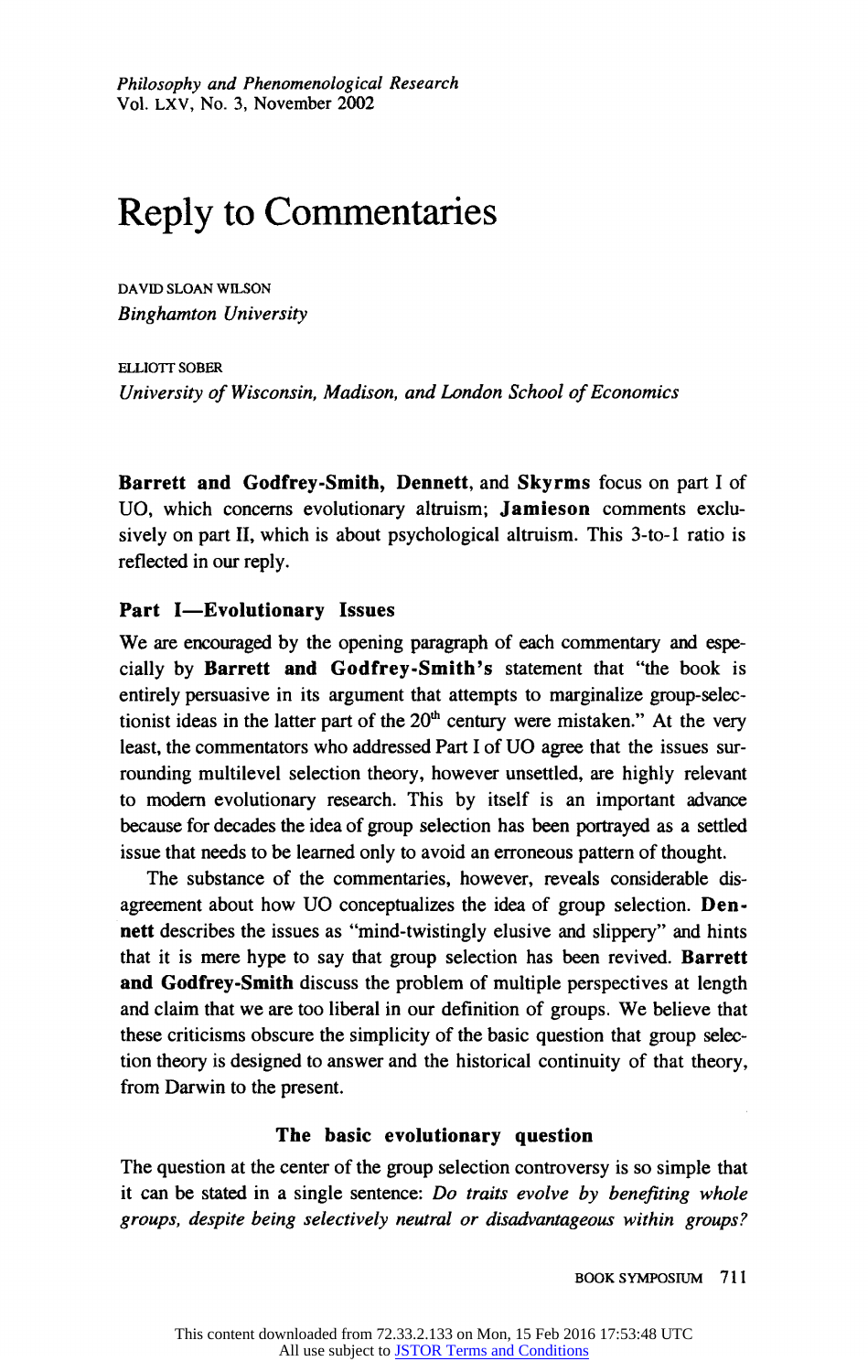**Obviously, posing this question requires a precise definition of groups, but if we have a trait in mind and can agree on what counts as a group, answering the question is in principle straightforward. First we need to measure the fitness of individuals possessing the trait, relative to the fitness of individuals possessing alternative traits in the same group. This information is necessary to confirm that the trait is indeed selectively neutral or disadvantageous within groups. If the trait evolves without being favored by selection within groups, something else is required to explain its evolution. That "something" could be genetic drift, pleiotropic effects, or a process of between-group selection. To confirm that the trait evolves by benefiting whole groups (the first part of the basic question), we need to measure how the trait varies among groups and whether this variation leads groups to make differential contributions to the total gene pool. Finally, we must do the math to show that the evolutionary force favoring the trait-selection among groups in the total population-is stronger than the opposing force of selection among individuals within groups. Carrying out these steps may involve methodological difficulties, but philosophically it is no more problematic to identify and measure the levels of selection than it is to measure, say, the relative importance of predation and sexual selection in the evolution of coloration in guppies. There is nothing "mind-twistingly elusive and slippery" about it. The problem becomes somewhat more difficult if an altruistic trait evolves to fixation, destroying the variation responsible for its selection. However, this problem is not unique to group selection and so we set it aside here.** 

**Now that we have described the simplicity of the basic question, we need to establish its continuity with the understanding of group selection that was in place historically. This is important because Dennett and Barrett and Godfrey-Smith suggest that we have departed from past conventional usage. UO includes a more detailed history of the group selection controversy than any other published account (see also Wilson 1983). Here we will list six important events, from Darwin to the present, that help demonstrate historical continuity:** 

**1) Darwin (1871, p. 166) proposed the original theory of group selection in part to explain the evolution of human morality: "It must not be forgotten that although a high standard of morality gives but a slight or no advantage to each individual man and his children over other men of the same tribe, yet that an increase in the number of well-endowed men and advancement in the standard of morality will certainly give an immense advantage to one tribe over another." In this passage and elsewhere, Darwin clearly regarded features of human morality as selectively neutral or disadvantageous within groups and relied upon selection among groups to explain their evo-**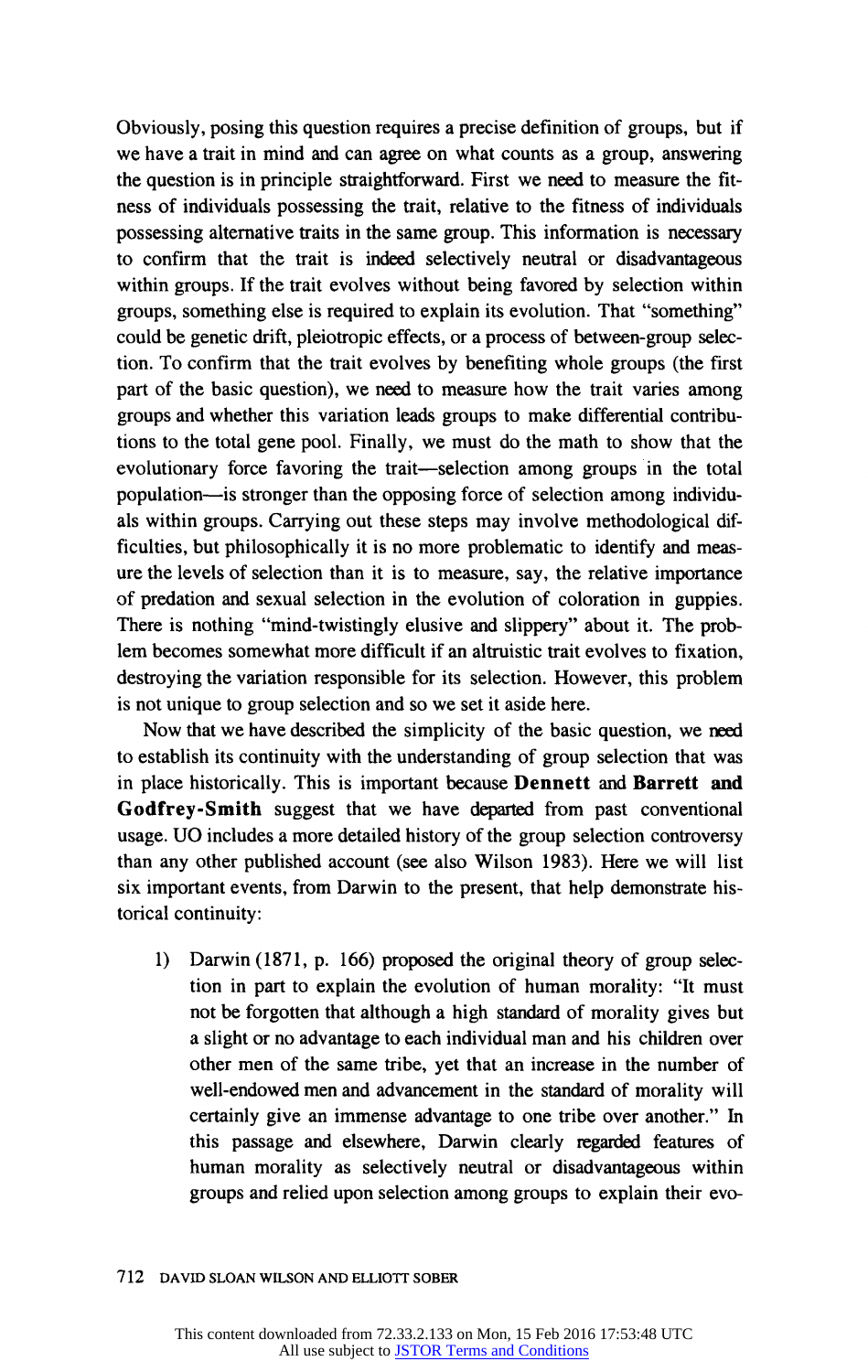**lution, following the same logic that we described in our formulation of the basic question.** 

- **2) One of the first mathematical models of group selection is by Sewall Wright (1945), who considered a gene that decreases the relative fitness of the individual within groups by a factor (1-s) while**  increasing the fitness of the group by a factor  $(1+p<sub>b</sub>)$ , where  $p$  is the **frequency of the gene in the group. Again, the use of between-group selection to explain the evolution of traits that are selectively disadvantageous or neutral within groups could not be clearer.**
- **3) The rejection of group selection in the 1960's is attributed largely to G.C. Williams (1966) who wrote "It is universally conceded by those who have seriously concerned themselves with this problem that. .group-related adaptations must be attributed to the natural selection of alternative groups of individuals and that the natural selection of alternative alleles within populations will be opposed to this development." The correspondence between this statement and our formulation of the basic question is obvious, and Williams himself comments on the historical continuity of thought on the subject. Williams' point here is not to change the theoretical framework of multilevel selection but merely to make the claim that group selection is invariably weak, compared to selection within groups. He defended this rejection of group selection empirically (e.g., in his discussion of sex ratio evolution), but, unfortunately, he also provided a set of more-or-less a priori arguments against the idea of group adaptation. We regard these a priori arguments (which Dawkins repeated in The Selfish Gene) as muddying the waters. It is pointless to formulate evolutionary hypotheses that can be refuted on a priori grounds. Group selection, like individual selection itself, may or may not be the right explanation of a given phenomenon, but surely this question has to be settled by consulting data. Whenever Williams talked about group selection in a way that could be tested empirically, as opposed to being decidable on a priori grounds, he followed the basic formulation outlined above.**
- **4) Another mathematical model of group selection was formulated by George Price in the 1970's and has become influential in the modem multilevel selection literature. Price used a covariance approach to break total gene frequency change into two components; average gene frequency change within single groups, and gene frequency change caused by variation among groups. The two components of the Price equation obviously correspond to within- and between-**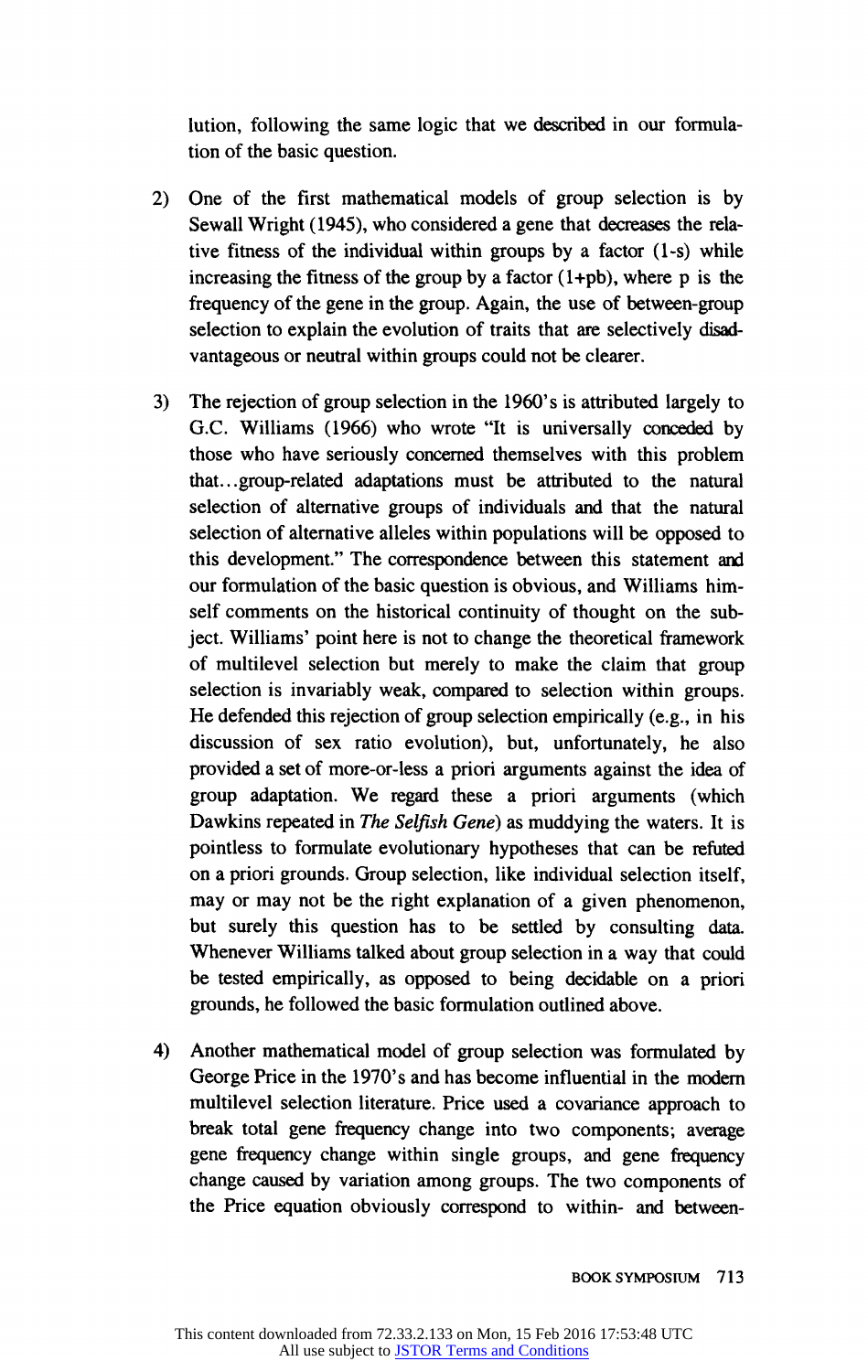**group selection, as previously understood. Thus, it is completely unsurprising that Price (and W.D. Hamilton) regarded his equation as a multilevel selection model.** 

- **5) Even modem-day biologists who reject group selection subscribe to our formulation of the basic question. In numerous editions of his influential textbook Animal Behavior, John Alcock discussed and dismissed group selection with the help of a Gary Larson cartoon showing a group of fabled lemmings running into the sea (ostensibly to regulate their population size); one of their number wears a sly smile and an inner tube. Alcock's caption to the cartoon is entitled "group selection's fatal flaw" and states "if most lemmings did commit suicide, wouldn't a mutant type that refrained from suicide quickly spread through the population?" The message of the cartoon and caption is that within-group selection is all that matters as far as natural selection is concerned. There is no need to consider multiple groups, variation among groups, and all the other paraphernalia associated with group selection. Like Williams, Alcock agrees with the basic formulation described above and merely asserts that group selection is too weak to matter. Everything that evolves by selection does so on the strength of within-group selection.**
- **6) Biologists who now work within the framework of multilevel selection theory speak easily of selection within and among groups, as if there is no cause for controversy. In the context of his discussion of parasite evolution, Bull (1994, p. 1425) states: "both levels operate together in what may be regarded as a classic group selection hierarchy, the groups being the populations of parasites within hosts." In discussing sex-ratio evolution, Herre (1999, p. 217) states "the key to understanding how much greater or lesser degrees of female-bias are favored lies in understanding how among- and within-group selection are balanced." A recent article in the journal Nature on altruistic punishment in humans (Fehr and Gachter 2002) is accompanied by a commentary that states "A plausible explanation of the evolutionary success of this strategy is that groups with a high fraction of altruistic punishers would have sustained cooperation more successfully than groups with fewer punishers, and so would have prevailed over them" (Bowles and Gintis 2002). The similarity between this statement and Darwin's original scenario for the evolution of human morality is unmistakable.**

**We therefore continue to maintain that our understanding of what group selection amounts to has the virtue of both conceptual clarity and historical conti-**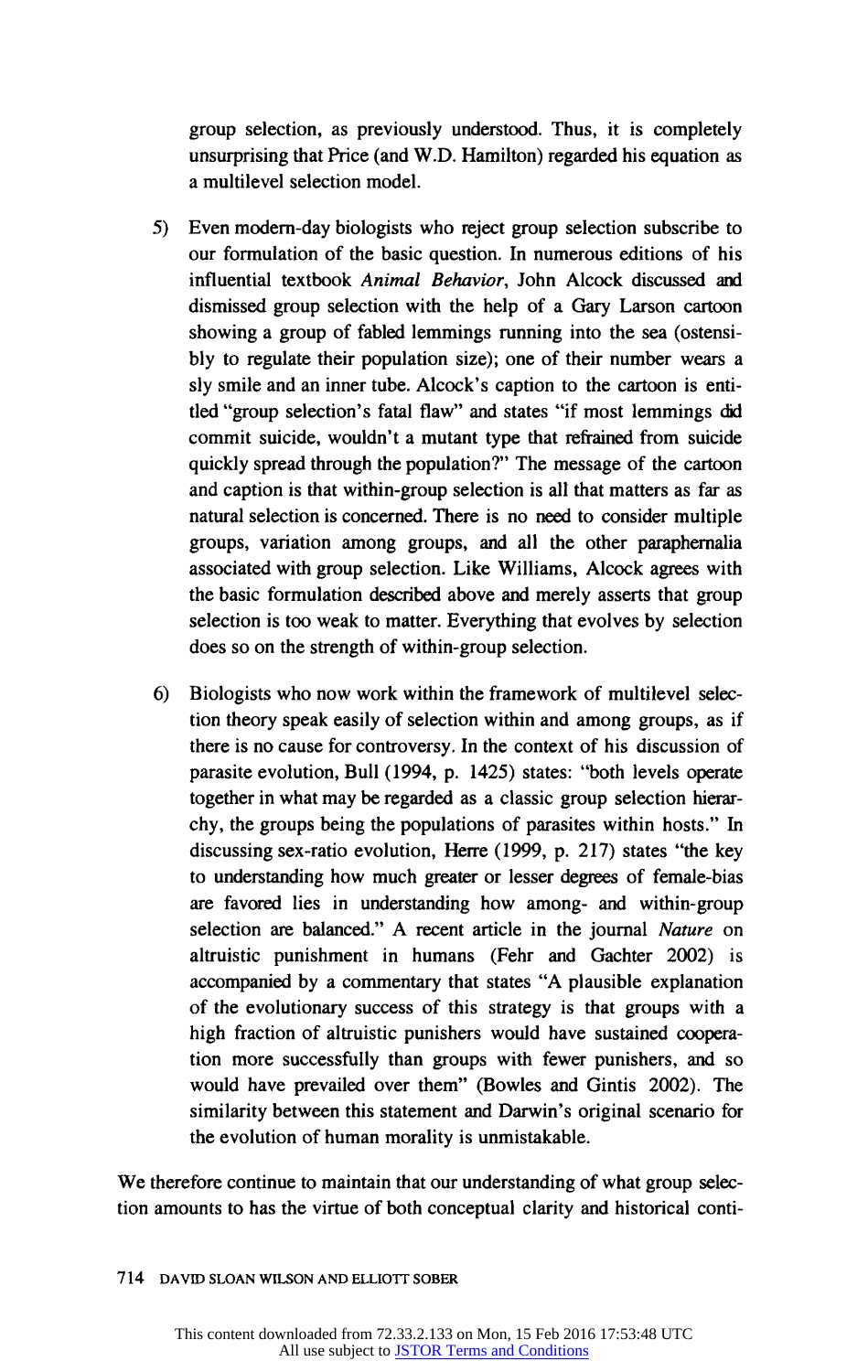**nuity with the problem as it has developed in biology. More details about the history are provided in UO. Since Dennett and Barrett and Godfrey-Smith think that we have broken with the past, they should support their claim with scholarship of their own.** 

# **Defining groups**

**According to Barrett and Godfrey-Smith, we employ a liberal definition of groups that allows almost anything to be categorized as group selection. Again, the implication is that we have departed from past definitions of groups that were narrower, but this is not the case. One reason that early group selectionists were called naive is that they saw adaptive groups everywhere, from ephemeral groups such as bird flocks and fish schools to more permanent groups such as entire species and ecosystems. More careful early discussions of group selection are similarly diverse. As we state on p. 92 of UO, "For Darwin (1871), groups were tribes that compete by direct conflict. For Haldane (1932), groups were tribes that compete by fissioning at different rates. For Wright (1945), groups were isolated populations that compete in the colonization of new groups. For Williams and Williams (1957), groups were sib-groups that last only a fraction of a generation. For Hamilton (1975), groups were any set of individuals that form for a period of the life cycle and influence each other's fitness."** 

There is a reason why multilevel selection theory-and all other evolu**tionary theories of social behavior-must be flexible in their definition of groups. The purpose of an evolutionary model is usually to predict and explain the evolution of a particular trait. When the trait is a nonsocial behavior that alters the fitness of the individual alone, we needn't concern ourselves with groups. But when the trait is a social behavior, the fitness of an individual is determined by its own trait and by the traits of the individuals with whom it interacts. These individuals constitute the group, which must be identified accurately to calculate the fitnesses that determine the outcome of evolution.** 

**Suppose that we are interested in the evolution of warning calls in birds. Birds that look for predators and call when one is spotted benefit everyone in earshot at their own expense. The fitness of an individual depends on whether it is a caller and on the number of other callers within earshot. Thus, something like a bird flock is the appropriate grouping for this particular trait. Callers have a lower fitness than non-callers within any given flock, but groups with more callers contribute more to the total gene pool than groups with fewer. This constitutes a multilevel selection model for warning calls in birds.** 

**In contrast, suppose we are interested in the evolution of resource conservation in birds. Birds that eat moderately have fewer offspring than more glut-**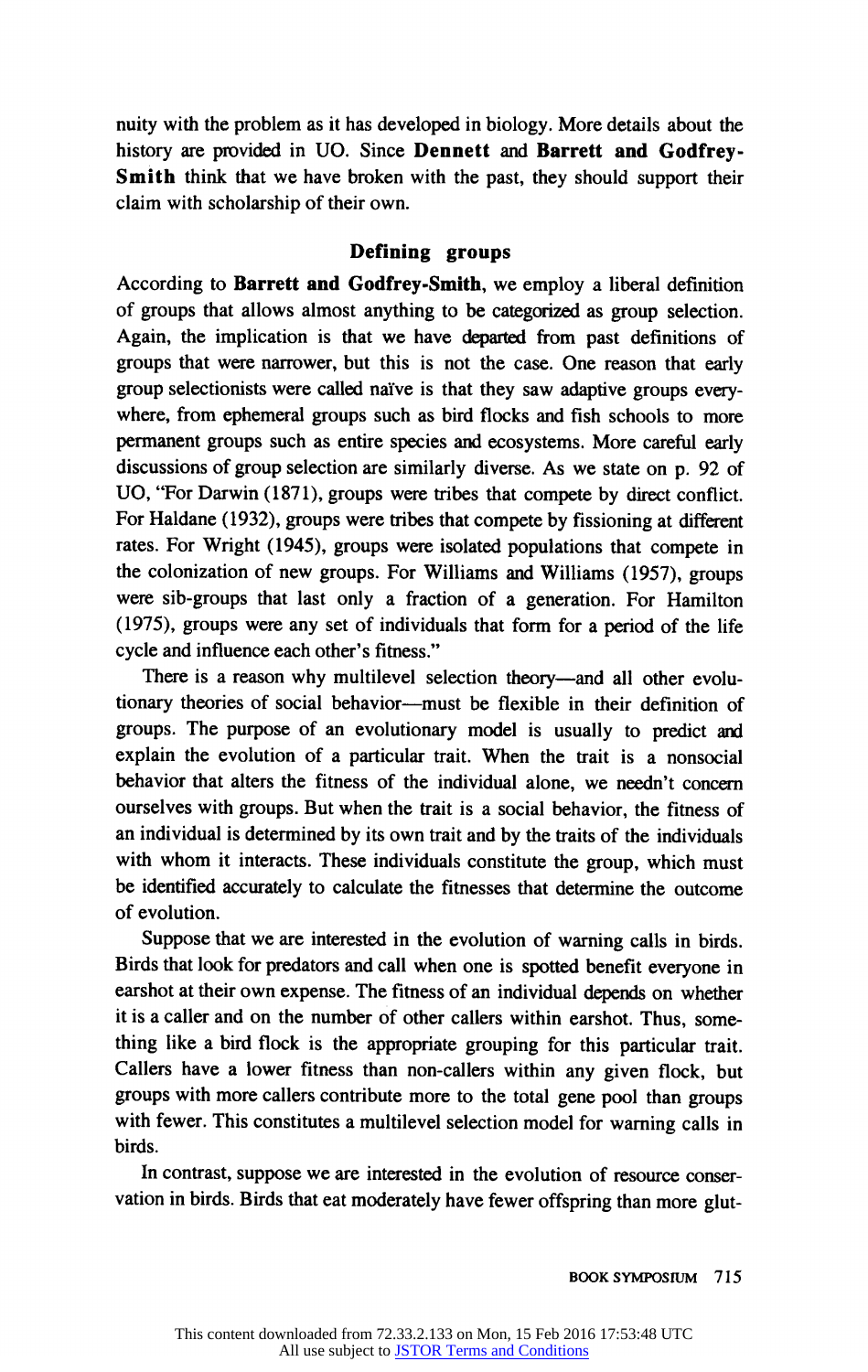**tonous birds in the same group, but groups of birds that eat moderately conserve their resources while groups of gluttonous birds overexploit their resources and go extinct, as proposed by Wynne-Edwards (1962), the most vilified of the early group selectionists. A group in this case is the set of birds that share the same resources. This may include a much larger number of birds that those who are within earshot of each other. If so, we must expand the size of the group to include the individuals that influence each other's fitness in order to determine the outcome of evolution for this particular trait. This is why we emphasized in UO that what counts as a group must be determined on a trait-by-trait basis.** 

**Against this background, let's consider Barrett and Godfrey-Smith's claim that our definition of groups is too liberal. As we have noted, if a theory is going to consider a variety of traits, its definition of groups must be liberal (=flexible) to encompass the groupings appropriate for each trait. However, for any particular trait, the definition of groups cannot be liberal; there is a single appropriate grouping and all others will simply come to the wrong conclusion concerning how the evolutionary process proceeds. This combination of liberality across traits and conservatism with respect to individual traits characterizes the multilevel selection literature, and it is fully warranted. Furthermore, all evolutionary theories of social behavior are bound by the same rules. Consider a model of fighting behavior in which one type of individual shares amiably while another type fights to take all. Fighters are more fit than sharers within any given group, but groups of sharers contribute more to the gene pool than groups of fighters. This is a multilevel selection model, identical in form to our models of warning cries and resource conservation. It is also a game theory model. In both cases, we must find the appropriate groups for fighting behavior. If individuals interact in pairs, then pairs are the appropriate groups. If individual interact in triads or free-for-alls of 100, then those are the appropriate groups. N-person game theory is liberal**  in its definition of groups—and must be—in exactly the same sense that **multilevel selection theory is liberal. Game theory models of warning cries,**  resource conservation, and fighting behavior must arrive at the same defini**tion of groups as multilevel selection models of the same traits. Groups are determined by the biology of the organism, not the whim of the biologist or the name of the theoretical framework being employed.** 

**So far we have defended our own conception of groups. What of Barrett and Godfrey-Smith's more narrow conception? They wish to restrict groups to highly functional groupings such as bee colonies and individual organisms (which are functional groupings of lower-level agents). As we discuss on p. 97 of UO, this definition fails to distinguish between the product and the process of multilevel selection. Bee colonies aren't groups because they are highly functional; rather, they are highly functional because**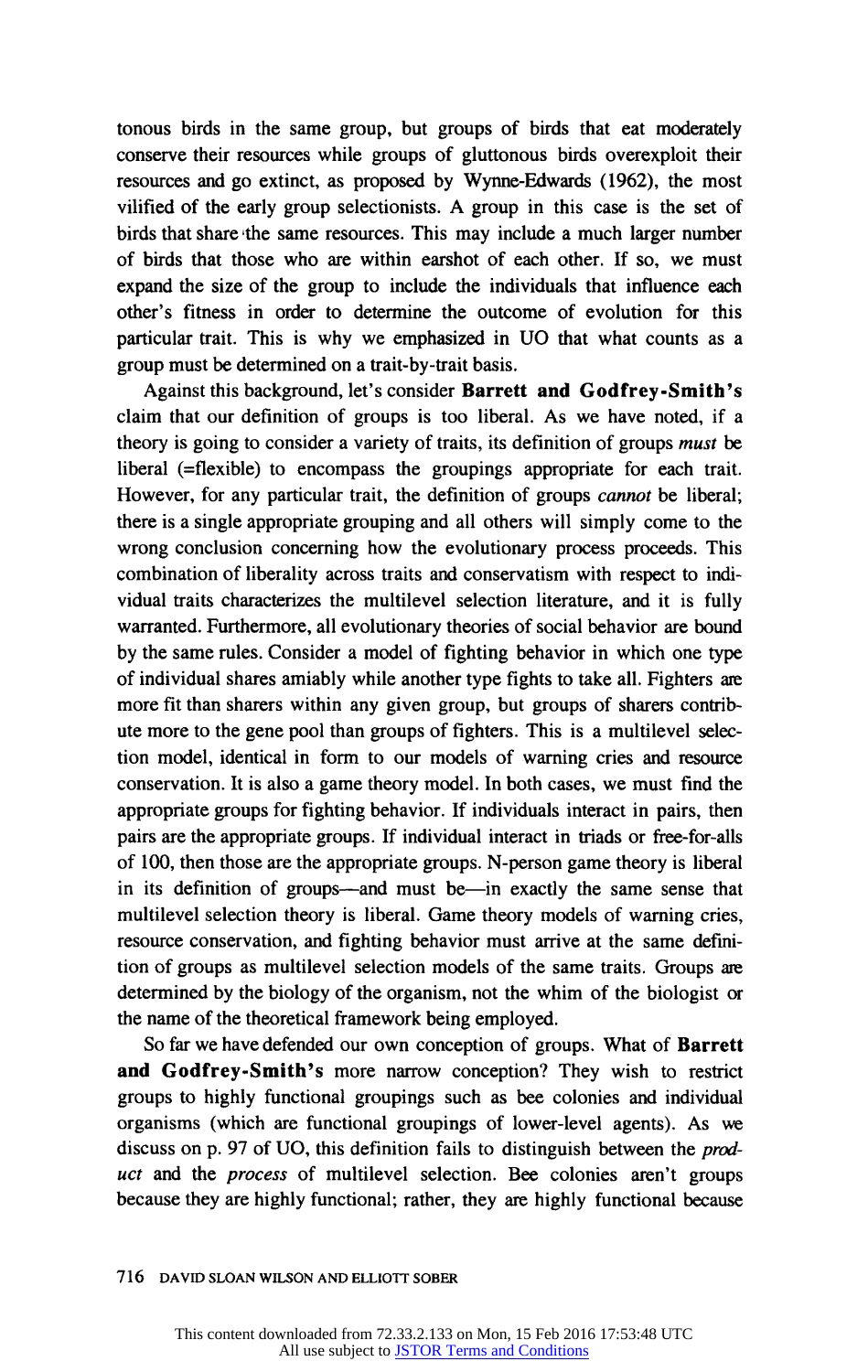**bees (or their ancestors) lived in groups before they were highly functional and selection among groups prevailed against selection within groups. Darwin did not say that human groups are groups because they are moral; rather, he said that morality evolved by group selection because more moral groups replaced less moral groups. Another defect in Barrett and Godfrey-Smith's proposal is that it does not allow for the existence of groups when group selection is too weak for group-level adaptations to evolve; bird flocks are the groups for warning calls, even if warning calls do not evolve or evolve only to an intermediate frequency. In general, we must have a definition of groups that describes the process of group selection and this definition of the process cannot be based on the assumption that a highly efficient group adaptation must be the product of that process. In addition, virtually all group selection models concern the evolution of single traits and take no stand on how other traits have evolved. A model for the evolution of warning calls remains agnostic about resource conservation and fighting behavior. It is interesting to ask how organismic units evolve that are adaptive with respect to many traits, but this is only one topic within multilevel selection theory; it cannot be used to provide a definition of groups for the whole theory.** 

**Finally, we take issue with Barrett and Godfrey-Smith's statement that "causal description of evolution in individualistic terms ends as soon as interaction between individuals begins (italics theirs)." Multilevel selection theory bears its name because it carefully partitions natural selection into within- and between-group components. Plenty of interactions among individuals take place in the context of within-group selection and are properly classified as "not group selection". Group selection is a subset of frequency-dependent selection, not just another label for all frequencydependent interactions.** 

### **Pluralism**

**So far we have tried to establish in this reply (and in UO in greater detail) that multilevel selection is a coherent theoretical framework built around the question of whether traits can evolve that benefit whole groups, despite being selectively neutral or disadvantageous within groups. This involves a kind of**  pluralism concerning evolutionary forces—there are different kinds of selec**tion processes that can and do operate in nature, with different traits evolving in response to different mixes of these processes. This pluralism has nothing to do with conventionalism, according to which it is up to us whether we say that group selection is present or absent in a given trait's evolution. In this sense, our pluralism might be viewed as a version of scientific realism.** 

**To understand the issues involving pluralism raised by Barrett and Godfrey-Smith, Dennett, and Skyrms, we must consider the rejection of group selection in favor of other theoretical frameworks that occurred in**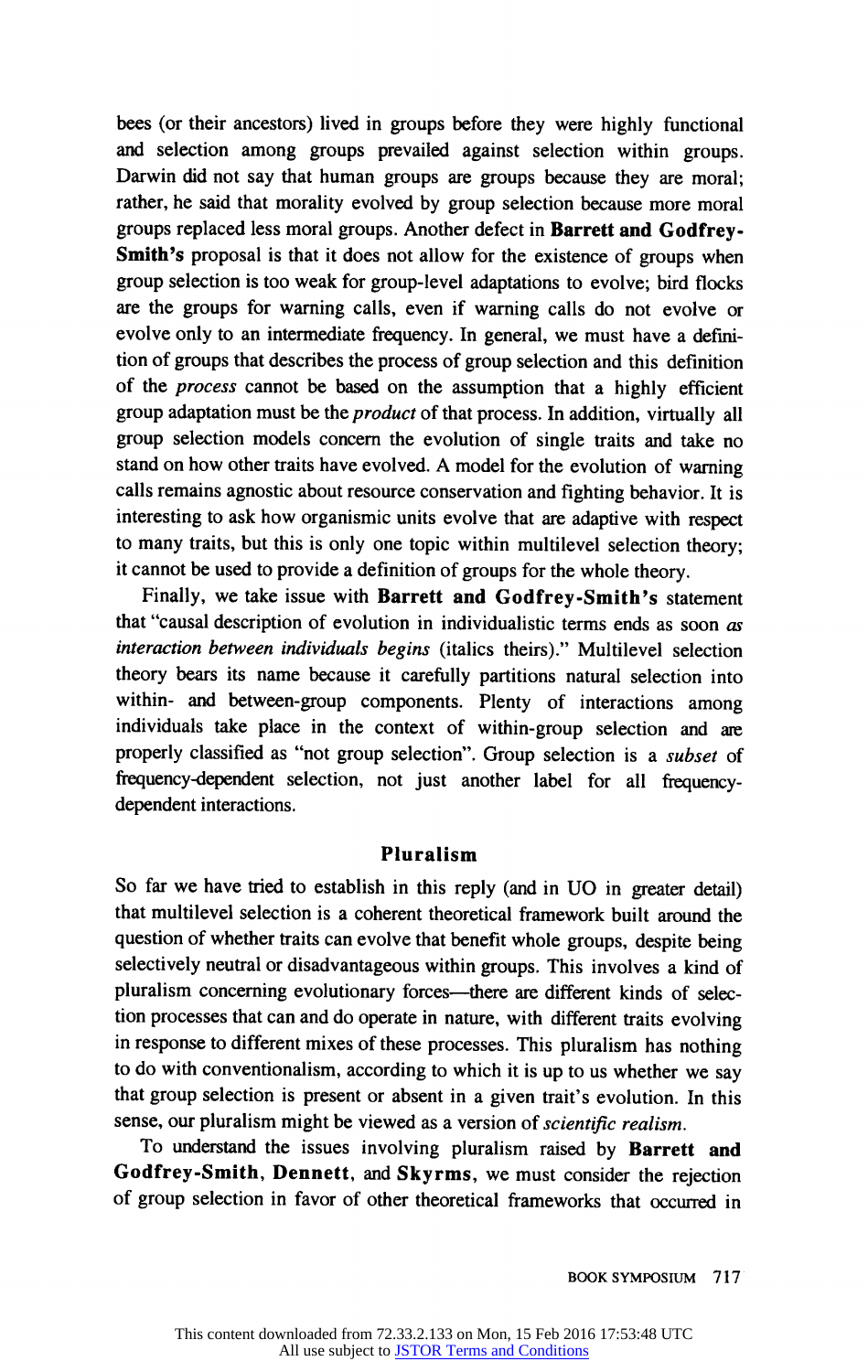**the 1960's. One important reason for group selection's rejection was empirical-the claim was advanced that among-group selection is invariably weak compared to within-group selection. Williams and other critics were not pluralists or conventionalists; they thought that groups could be identified and levels of selection measured precisely, thus providing the basis for their negative verdict on group selection. Subsequent theories were selfconsciously developed as alternatives to group selection, not as different ways of defining or viewing the group selection process. However, as we have already suggested, it is impossible to study social behavior without assuming the existence of groups. Kin selection theory, evolutionary game theory, and selfish gene theory all had to assume the existence of groups to correctly predict the outcome of evolution, and the groups these different perspectives identify have to be the same for any particular trait. In UO we show that group selection was rejected in name only. When we identify the groups that are conceptualized within these alternative theories, we discover that traits frequently evolve by benefiting whole groups, despite being selectively neutral or disadvantageous within groups, exactly as postulated by multilevel selection theory but without mentioning the dreaded G-word.** 

**For the benefit of those who have not yet read UO, the following example shows how a model can include all the elements of multilevel selection while seeming to deny a role for group selection. Returning to our example of warning cries in birds, consider a flock with one caller and nine non-callers. Everyone has a low fitness in this flock because only one bird is looking out for predators; however, this bird has the lowest fitness of all. Let us say that the chance of surviving predators is 50% for the non-callers and 25% for the caller. A second flock of birds has nine callers and one non-caller. Everyone has a high fitness in this flock because so many members are looking out for predators; however, the shirking non-caller has the highest fitness of all. Let us say that its chance of surviving predators is 100% compared to 75% for the callers. When we compare the fitness of callers and non-callers within each group, we see that callers are the losers in both cases. However, the group with more callers fares better than the group with fewer callers. This is the classic group selection scenario that began with Darwin. Now for a subtle**  shift in perspective-rather than comparing fitnesses within and among **groups, let's simply calculate the average fitness of callers and non-callers across the groups. One non-caller has a survival probability of 100% and nine have a survival probability of 50% for an average of 55%. One caller has a survival probability of 25% and nine have a survival probability of 75% for an average of 70%. The average caller is more fit than the average non-caller, so why not say that calling evolves by individual selection? As in a magician's trick, the concept of group selection seems to have vanished! However,**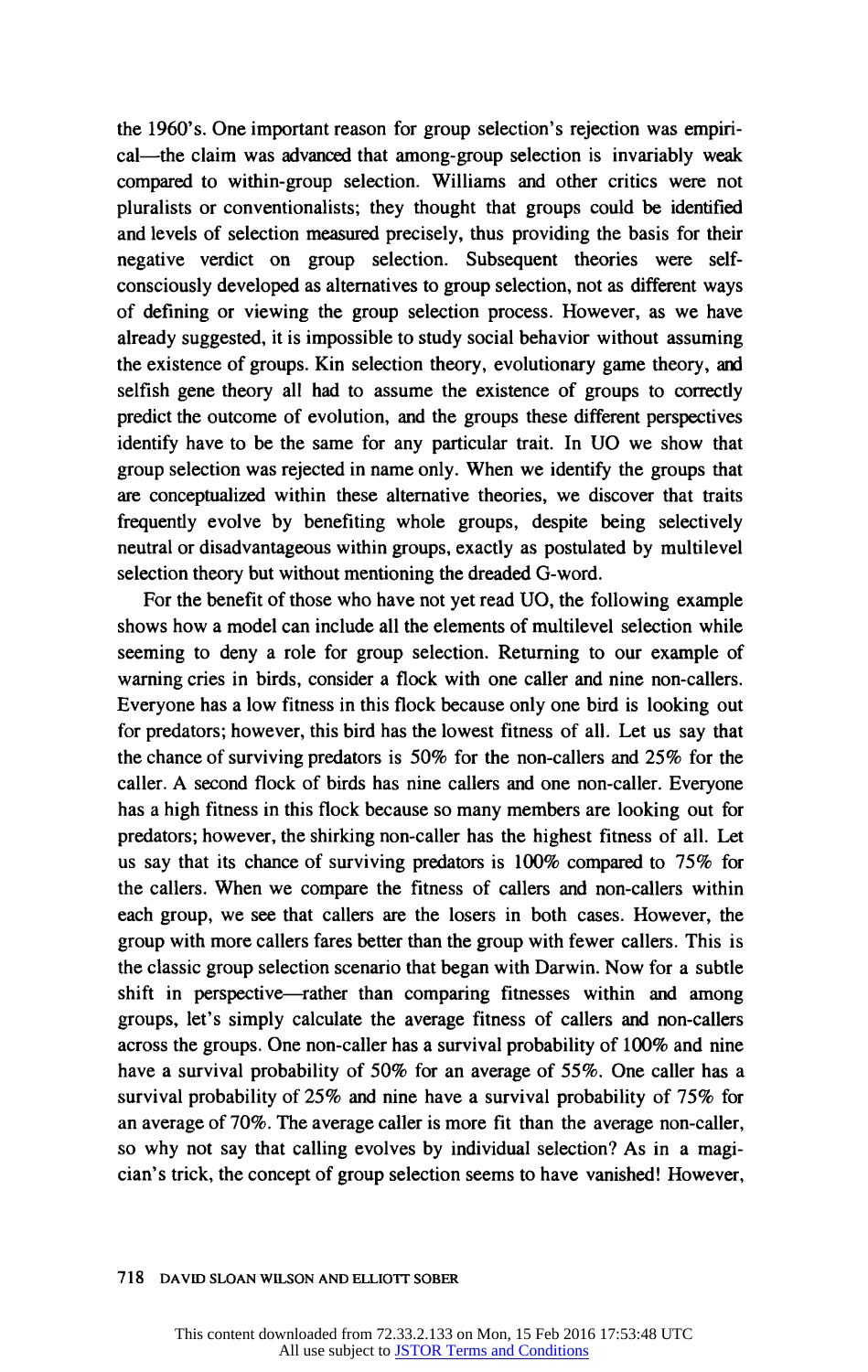**the disappearance is just an illusion. The need for multiple groups and variation among groups is absolutely essential for the calling behavior to evolve.** 

**This, in a nutshell, is the perspective shift that makes the group selection controversy seem so "mind-twistingly elusive and slippery." Readers should consult UO to see how averaging the fitnesses of lower-level units across higher-level units enables theories such as kin selection, game theory, and selfish gene theory to assume the existence of groups while avoiding the appearance of group selection.** 

**Three questions can be asked of this averaging approach. First, does it provide a different answer to the basic question that group selection theory was designed to answer? We believe that it does not. After all, the basic question explicitly asks whether traits evolve by benefiting whole groups, despite being selectively neutral or disadvantageous within groups. There is no way to answer this question without comparing fitnesses within and among groups. The averaging approach can tell us whether a behavior will evolve, but not whether it evolves because of within- or between-group selection. It cannot provide an answer at all, let alone a different answer. We find no room for pluralism here. If a trait evolves on the strength of group selection, despite being selectively neutral or disadvantageous within groups, then averaging the fitness of individuals across groups does not change any of these facts.** 

**Second, does the averaging approach permit one to construct a true causal description of evolution, different from but no less true than a description based on multilevel selection? For example, can the outcome of a group selection process also be explained by describing the effects that an individual or a gene's traits have when that individual or gene is embedded in different contexts (i.e., groups)? This is the thesis advanced by Sterelny and Kitcher (1988) and in a forthcoming paper by Kerr and Godfrey-Smith. We find some potential for pluralism here, though once again identifying "multiple descriptions of the causal facts" does not mean that it is a matter of convention whether or not group selection occurs.** 

**Third, is the averaging approach heuristically useful? Does it provide insights about evolution despite its inability to address the basic question that multilevel selection theory was designed to answer? We find much potential for pluralism here, because we are happy to acknowledge that there has been progress in evolutionary research during group selection's dark age. Who can deny that game theory and kin selection theory have provided insights, even when they have been erroneously interpreted as alternatives to the theory of group selection? However, we also think that the revival of multilevel selection theory and the unification of evolutionary theories of social behavior will result in even more progress in the future.**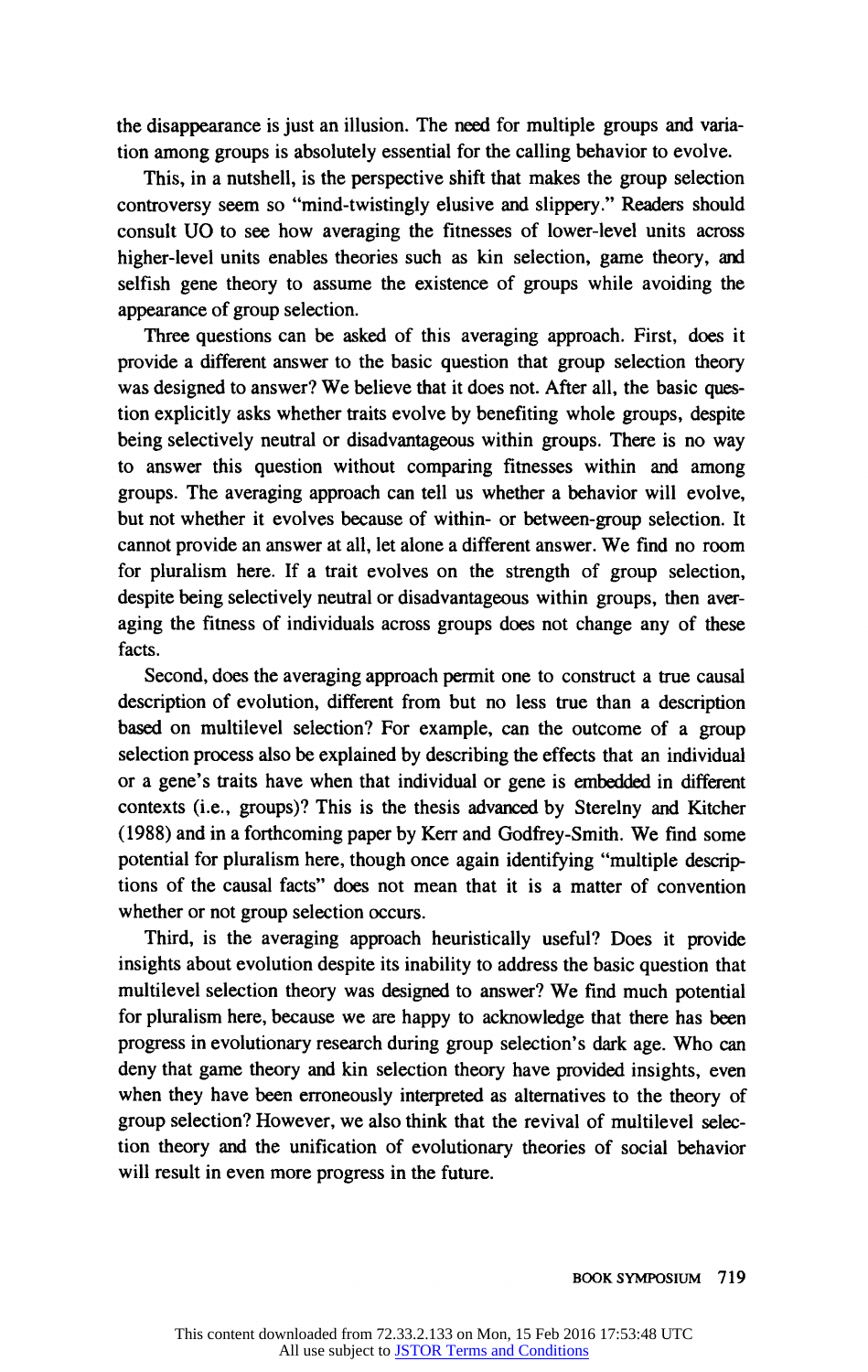**This third kind of pluralism is philosophically mundane, as Dennett and Barrett and Godfrey-Smith acknowledge. There is much to discuss about the second kind of pluralism but it is even more important to distinguish the second kind from the first kind. It is remarkable how often philosophical discussion of group selection departs from the basic question that group selection theory was designed to answer. Sterelny and Kitcher's (1988) influential article entitled "Return of the Gene" said nothing about groups as vehicles of selection, which is how group selection must be discussed within selfish gene theory. Kerr and Godfrey Smith's forthcoming article, which will be accompanied by commentaries by us and others, also discusses multilevel selection theory and pluralism at great length without addressing the basic question. Thus, whatever Kerr and Godfrey-Smith mean by pluralism, it falls under the second question that we have outlined above. We conclude that the first and most basic question associated with group selection has a definitive and non-pluralistic answer: Traits can and do evolve by benefiting whole groups, despite being selectively neutral or disadvantageous within groups.** 

#### **Correlation**

**Skyrms and Barrett and Godfrey-Smith think that correlation provides the most general explanation of altruism. We see this as a restatement of the basic problem. If a trait is selectively advantageous within its own locality, then correlation among interactors is not required for its evolution. Thus, the reason that correlation is required for altruism is because it is selectively**  disadvantageous within its own locality - within groups. Correlation means **that the frequency of altruists is not exactly the same in all locations-there is variation among groups. What has been said that was not already contained in the original formulation?** 

**Correlation is only part of the multilevel selection process. In a multilevel selection model, correlation is synonymous with variation among groups. It is true that increasing variation among groups increases the strength of group selection, relative to selection within groups, but other factors can make group selection strong despite weak variation among groups or weak despite strong variation among groups (Wilson 1990, 1997). In the**  précis we stated that group selection explains the evolution of altruism but **also entails that altruism must share the stage with many other traits that benefit the group without appearing overtly altruistic. Most individual-level adaptations evolve on the strength of random genetic variation among individuals. Is it not reasonable to expect many important group-level adaptations to evolve on the strength of random genetic variation among groups? This insight follows directly from multilevel selection theory but is obscured by**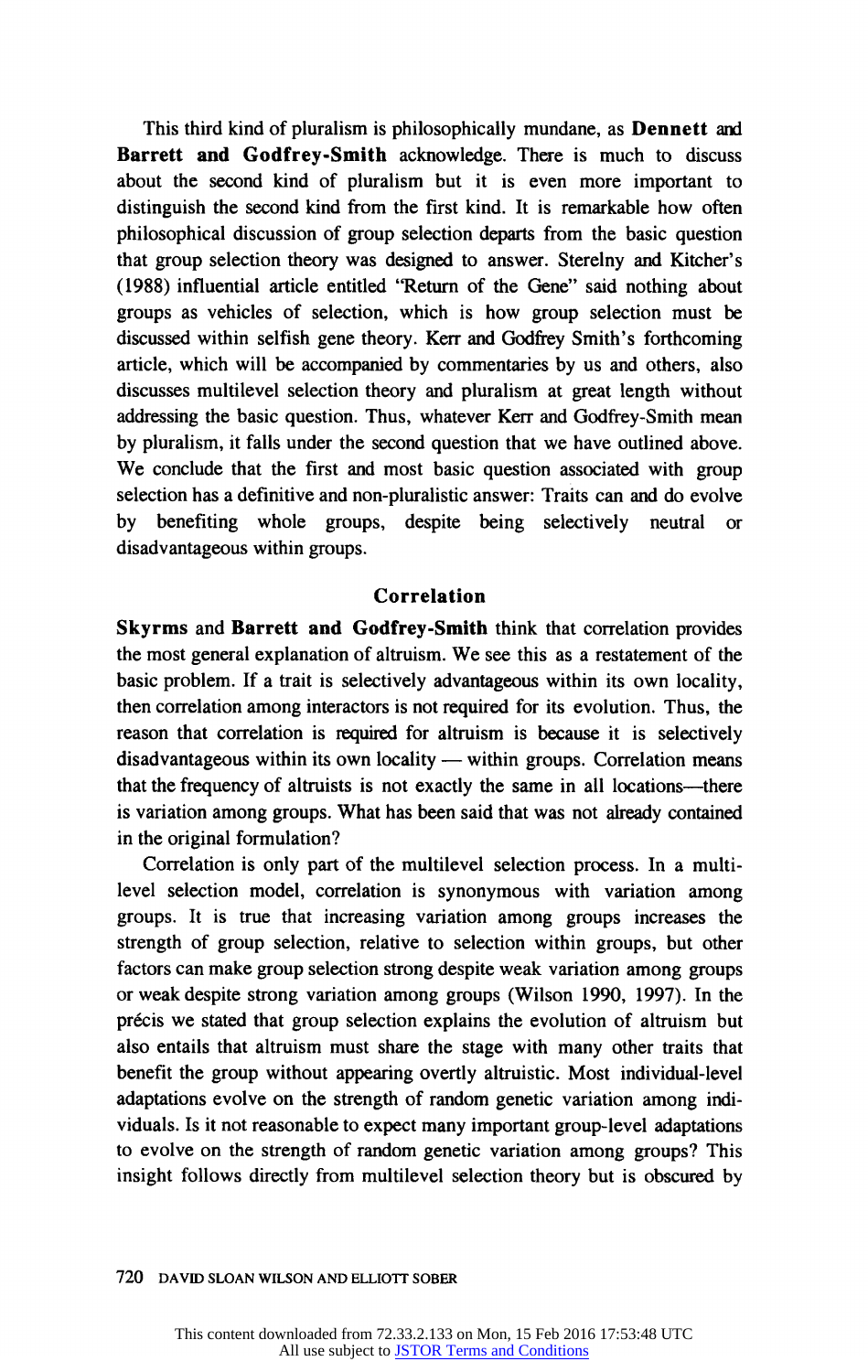**focusing exclusively on correlation, which erroneously gives the impression that group selection requires above-random variation among groups.** 

**Another reason that an exclusive focus on correlation will miss important aspects of the selection process is that altruism can fail to evolve despite strong correlations. Skyrms states that fitness should be computed by using the appropriate conditional probabilities instead of the unconditional probabilities appropriate for random interactions. However, this statement assumes that the fitness of a given type, averaged across the total population, accurately predicts its average change in frequency in the total population; in physics, this is called a mean field approximation (Bar-Yam 2000). Interactions with neighbors in a fixed spatial structure, mentioned by Skyrms as an important area of future research, is a situation in which this assumption can easily fail. When dispersal is limited and offspring are always deposited close to parents, patchiness spontaneously develops, leading to high correlations that might seem to favor the evolution of altruism. However, group selection requires competition among groups, and the same limited dispersal that creates the patches also prevents the altruistic patches from exporting their productivity to other regions of the landscape. On the other hand, the advantages of selfishness are local, which allows selfish individuals to invade and take over altruistic patches. Altruism fails to evolve, despite high correlations and fitnesses based on conditional probabilities that would seem to favor the evolution of altruism. There is more to multilevel selection than correlation (Wilson et al. 1992, Mitteldorf and Wilson 2000).** 

### **The need for historical scholarship**

**Some subjects in evolutionary biology have been examined in great detail by historians of science. The group selection controversy has not yet received this kind of attention, but we suspect that this will change. Schwarz (2000) has made a start by examining the relationship between George Price and W.D. Hamilton, including their private correspondence. It is crystal clear that Hamilton initially regarded his theory of inclusive fitness as an alternative to group selection and then changed his mind on the basis of the Price equation, as we mentioned earlier and recount in detail in UO. This event took place in the early 1970's, at the same time that Wilson (1975) independently developed his model of group selection. We are unsure what Dennett means by Hamilton's "alternative" to group selection or when he describes as a scandalous and unsubstantiated rumor the idea that Hamilton "went over" to the side of the group selectionists; Hamilton's publications and private correspondence with Price in addition to Wilson show that this is true. Price, Hamilton, and Wilson all converged on a view of multilevel selection that was theoretically robust, in contrast to previous models. The mystery is why so many evolutionary biologists found it difficult to change their minds about**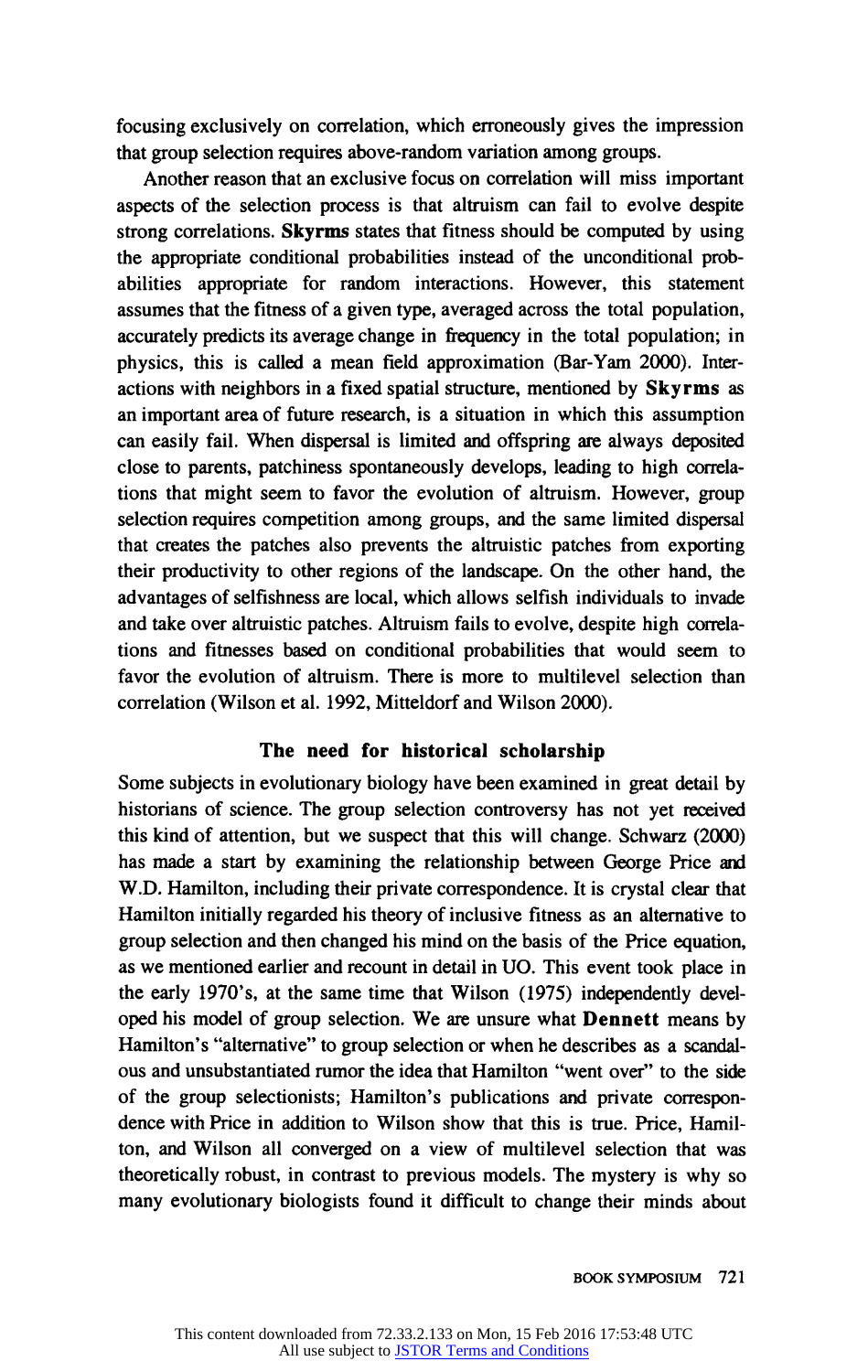**group selection, even after the models and evidence were at hand. We suspect that the atmosphere surrounding group selection had grown so repressive that few had courage to question the dogma. Gadagkar (1997, p. 38-39) recalls that during the 1960's and 70's, he "... sat in many seminars where a question from a member of the audience was loudly dismissed by other members of the audience shouting 'but that's group selection!' even before the speaker had a chance to understand the question." Not only is it hard to think clearly under these circumstances; even the collective memory of the subject begins to fade as it is replaced by a melodrama, replete with heroes, villains, and great battles. Dawkins (1982, p. 6) writes that "we painfully struggled back, harassed by sniping from a Jesuitically sophisticated and dedicated neo-groupselectionist rearguard, until we finally regained Darwin's ground, the position that I am characterizing by the label 'the selfish organism'." Scholarship is required to retire this melodrama and restore an accurate collective memory of what multilevel selection is and has always been about. Darwin was the father of the idea of group selection. Hamilton began as a critic but then endorsed the hypothesis thirty years ago. Even Williams (1992, Williams and Nesse 1991) has endorsed the hypotheses for at least some traits. These icons of the anti-group selection brigade need to be read more carefully. Thirty years have gone by since the scene described by Gadagkar. The commentaries in this issue of PPR and the more general reaction that UO has elicited suggest that we are almost, but not quite, out of the woods.** 

#### **Odds and ends Concerning Part I**

**We organized the previous sections to address the most important issues raised by the commentators concerning Part I of UO. In this section we briefly address a residue of miscellaneous issues.** 

**Barrett and Godfrey-Smith confuse kin recognition with the "greenbeard effect," in which genetically unrelated altruists are supposed to recognize each other on the basis of a shared second trait. Dawkins (1976, p. 96) invented this imaginary example to show how altruism might in principle evolve among nonrelatives, if altruists have green beards and focus their donations on others with green beards. Maynard Smith (1964) did not distinguish kin selection from group selection on the basis of kin recognition, at least originally. He equated group selection with multigenerational groups, as we discuss on pp. 67-71 of UO, and kin selection with groups of relatives that hold together for the space of one-generation (or less).** 

**Dennett says we commit a "sleight of hand" in our description of the Berkeley sex discrimination example. As he says, both the behavior of departments and the statistical treatment of women across the whole University are relevant. Indeed, as we point out, it is the former that explains the latter. The point is that fairness at the department level (men and women**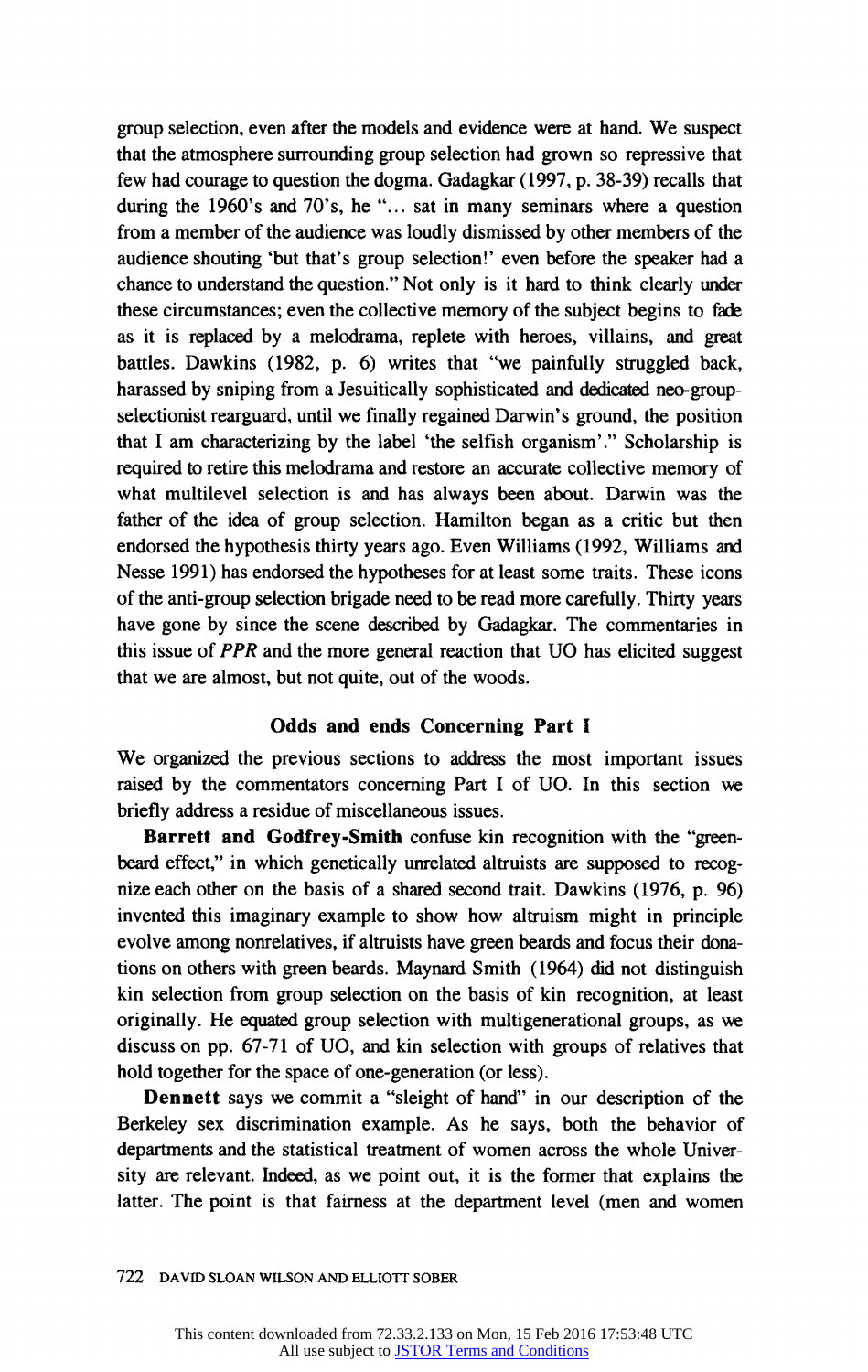**applicants to a department have the same chance of gaining admission) is part of the explanation of why women get admitted less often than men in the University as a whole. The situation is precisely parallel to the fates of altruism and selfishness. Within groups, selfish individuals are fitter than altruists, but averaging across groups, the reverse can be true. We don't see that any sleight of hand is involved in our exposition; we're just explaining a well-known example of Simpson's paradox.** 

**Dennett also notes that we use terms like "voluntary" and 'forced" to describe possible interpretations of the schooling fish in the cartoon on p. 14 of UO. Fish on the periphery of the school are altruistic on the assumption that their position enhances the fitness of fish in the school's interior at a cost to those on the periphery. Whether the fish on the periphery are there because they are forced there, or do so voluntarily does not affect this point. However, it is relevant to understanding how the existence of fish with peripheral locations evolved. If fish go to the periphery voluntarily, it is pretty clear that group selection is involved. But what if they go there because they are forced to do so? In this case, we must shift our focus from the fish on the periphery to the fish who do the forcing. These fish are providing a public good and are themselves altruistic, as compared to the strong fish who stay at the school's interior but do not force other fish to the periphery. We discuss this point about primary and secondary behaviors on pp. 143- 149 of UO.** 

**Dennett's question about what it means to say that the fish at the periphery go there "voluntarily" or are "forced" to do so is easy to address without attributing mental states to these organisms. Here is an experiment that would help one decide whether fish on the periphery are 'forced" to be there or assume that dangerous location "voluntarily": Place fish that swim on the periphery of the group into a new school of robot "fish" that will move to the periphery if the introduced fish go to the interior of the school. If the introduced fish go to the interior in this experiment, we use the term "forced" to describe their behavior in nature. If they go to the periphery, we use the term "voluntary." There is no need to speculate about the internal mechanism (mental or otherwise) that makes them do this. As Dennett says, "the absence of "force" can only be a matter of there not having been any costly move ... by the other fish that has the effect of inducing or enforcing that dangerous choice."** 

## **Part II: Psychological Altruism**

**We thank Jamieson for his interesting comments on Part II of UO. Interest in the group selection controversy often seems to overshadow the equally important issues surrounding psychological altruism. We sense that he**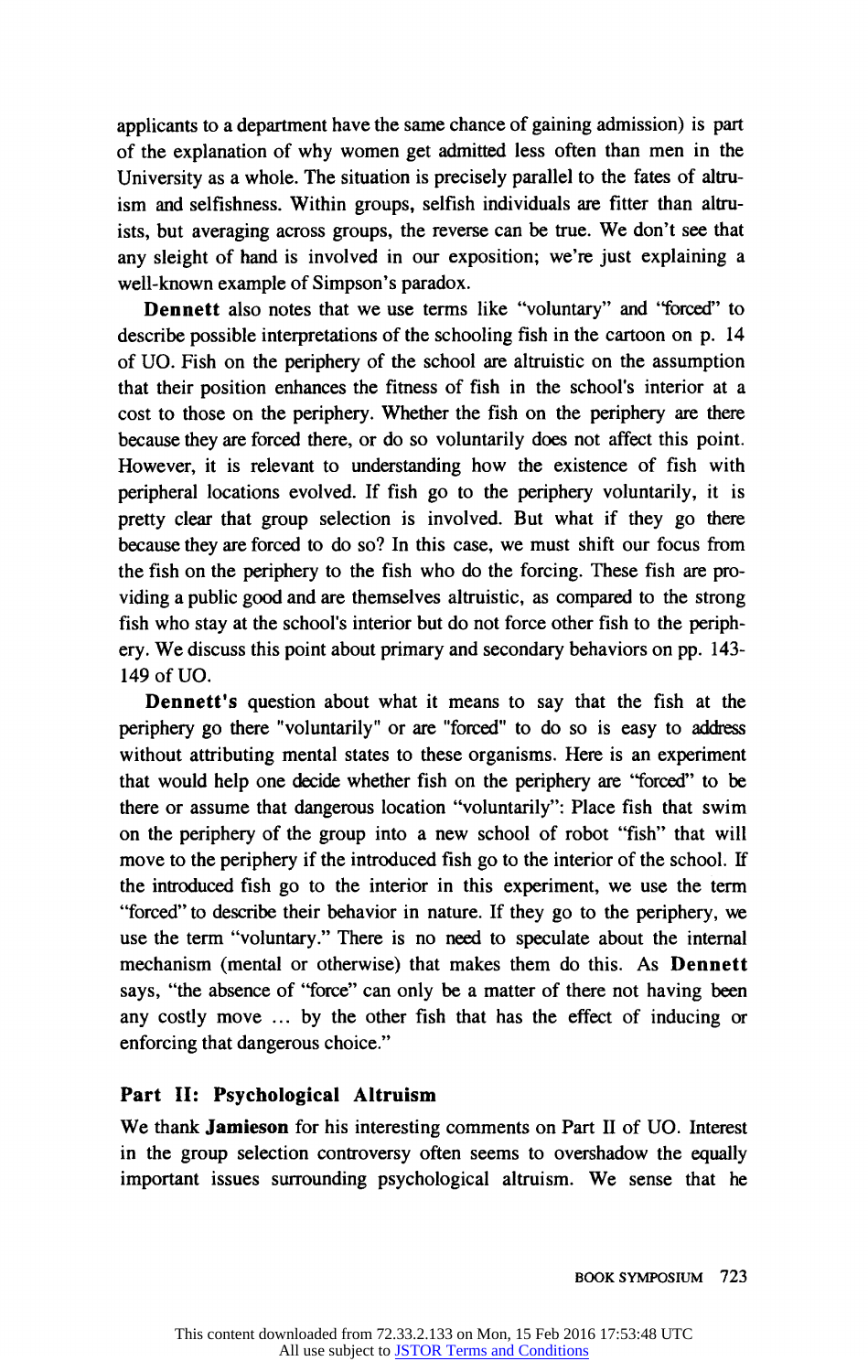**broadly agrees with us but thinks we work too hard to argue against positions that can be dismissed more easily.** 

**Jamieson's greatest reservations concern the use of belief/desire explanations of behavior. We noted in UO that the debate between psychological egoism and motivational pluralism (the view that people have both altruistic and egoistic ultimate desires) presupposes that people have desires and that these desires cause behavior. Jamieson points out that people ascribe beliefs and desires to others for reasons other than their wanting to explain and predict behavior. This is fine with us; as long as beliefs and desires are causes of behavior, the problem of egoism versus altruism can be addressed. Also, it doesn't follow from the fact that people have a variety of motives for ascribing beliefs and desires that "literal descriptivism is not much more plausible in folk psychology than it is in ethics." We want to emphasize that it wasn't a goal of UO to defend folk psychology. As long as scientific psychology postulates representational states that can be regarded as beliefs and desires (or as relevantly similar to those states), the problem can be posed. If not, not. As we say, if Churchland-style eliminativism is correct, there is no problem here to address. The same point applies to Jamieson's suggestion that human parental care might be explained by a behaviorist account that does not invoke beliefs and desires at all. We doubt that behaviorism has the resources to provide this kind of explanation. In any event, part 2 of UO begins with the assumption that mentalism is true; only in that setting does the debate between psychological egoism and motivational pluralism make sense.** 

**Jamieson notes that we formulate our evolutionary argument for motivational pluralism by considering hedonistic egoism as the alternative hypothesis. Jamieson agrees with Kyle Stanford (2001) that it is a defect in our argument that we did not consider pluralistic (nonhedonistic) egoism in this context. The reason we focused on hedonism is that we think that hedonism is the version of egoism that is hardest to refute. Furthermore, we don't see how a nonhedonistic egoism would help the defender of egoism to avoid the argument we construct. Stanford and Jamieson need to explain why the version of egoism they are thinking about rescues egoism from our evolutionary argument.** 

**Jamieson says that we are "scornful of appeals to plausibility." What we say is that agreement with "common sense" is no argument in favor of motivational pluralism. We deny that the "burden of proof' is on those who challenge common sense. The approach we tried to implement in UO is to let the evidence speak; if it can be shown that motivational pluralism is better supported by the evidence than egoism is, fine. And if it can be shown that the opposite conclusion is true, that also is fine. But if the evidence fails to discriminate between the hypotheses, then it is a mere prejudice to insist that one's pet theory is true and that the other theory is "implausible." Jamieson**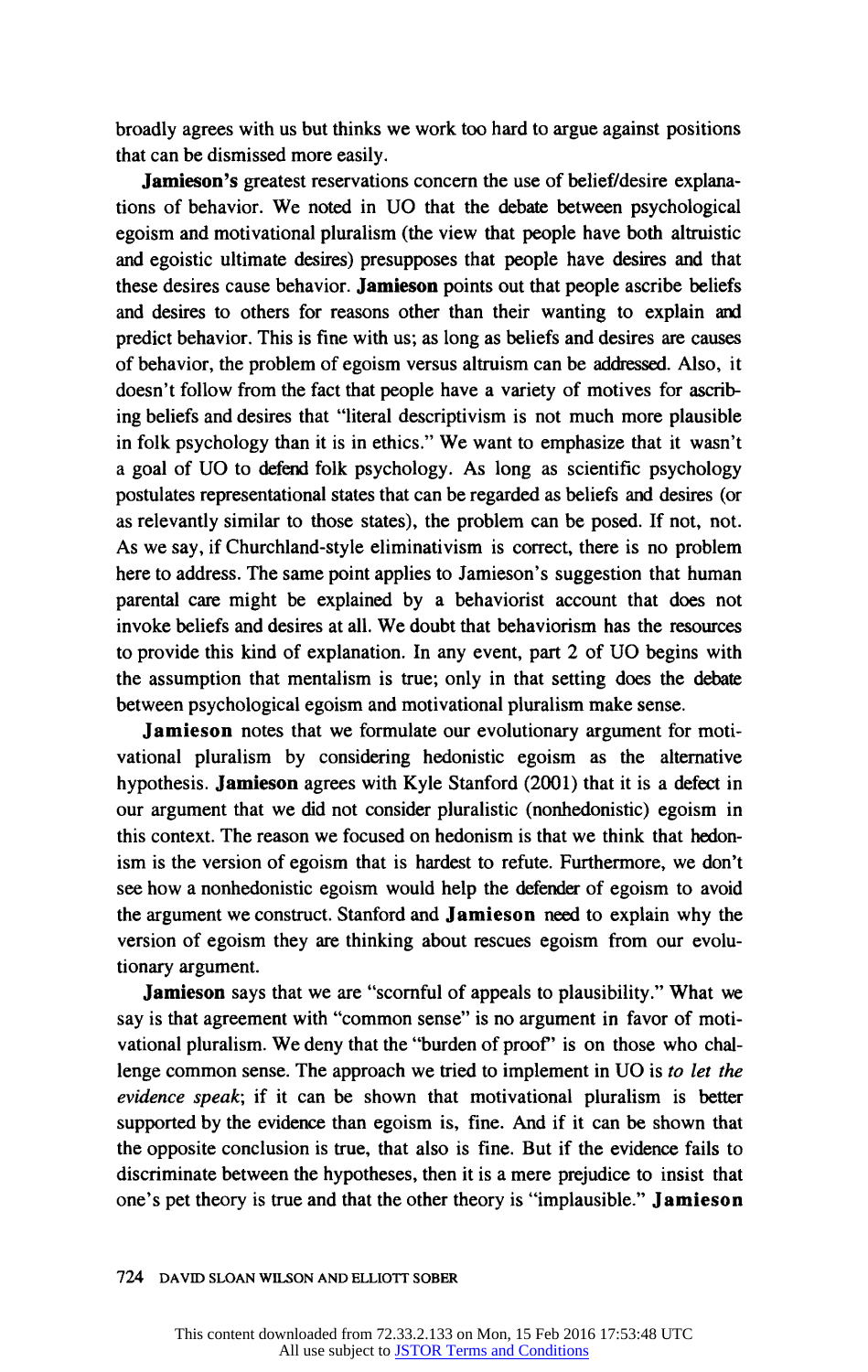**says that psychological altruism is "the view to which most of us are preanalytically committed" and that he rejects 'the idea that ordinary ascriptions of altruism require ... scientific justifications." For Jamieson, "such ascriptions are grounded in a different way than straightforwardly scientific claims." We confess that we don't understand what the ground-rules are here, if they are not scientific.** 

**Jamieson says that "the tortured and ad hoc explanations offered by hedonistic egoism are more like those given by the Ptolemaic view than those provided by relativity theory or quantum mechanics." What is the substantive claim behind this analogy? Ptolemaic astronomy is often described as less parsimonious than Copericanism. Although we agree that parsimony can be epistemically relevant, and not just an aesthetic frill (Forster and Sober 1994), this doesn't help one make an argument for motivational pluralism. The reason is that egoism (a monistic theory) is prima facie simpler than motivational pluralism. We discuss this issue in UO.** 

**Jamieson describes the example of Kieran, who believes that two actions would be equally pleasurable, but still has values and preferences that lead her to choose one action over the other. Kieran, so described, is a counterexample to hedonistic egoism. Jamieson does not explain why this description should be taken at face value. The defender of hedonistic egoism will want to find a difference in Kieran's assessment of the pleasures that each activity will provide. Why is this a mistake? Jamieson says he thinks that this would be implausible, but why is it implausible?** 

**Jamieson criticizes hedonistic egoism on the ground that it "crudely conceptualizes people as simple, one-dimensional, decision makers, seeking to realize only one value (pleasure)." We don't wish to defend hedonistic egoism, but the point needs to be made that any theory of decision, egoistic or otherwise, must render different values commensurable. This is why the concept of utility is needed in decision theory. We assume that Jamieson would not want to criticize motivational pluralism for assigning commensurable utility values to both the state of self and the state of others. Why, then, is hedonistic egoism subject to this criticism?** 

**Jamieson concludes his commentary by pointing out that egoism is sometimes used ideologically; it is often used to defend a political vision of the future. If people are essentially selfish, isn't it hopelessly utopian to try to advance the goals of cooperation and equality? We agree that egoism has been and continues to be used in this way. However, this is perfectly consistent with its also being a hypothesis that we should try to assess on scientific grounds. For those caught in the grip of an ideology, what is the best way to break its hold? More ideology, but of a different sort? Or a consideration of the evidence that bears on this question?**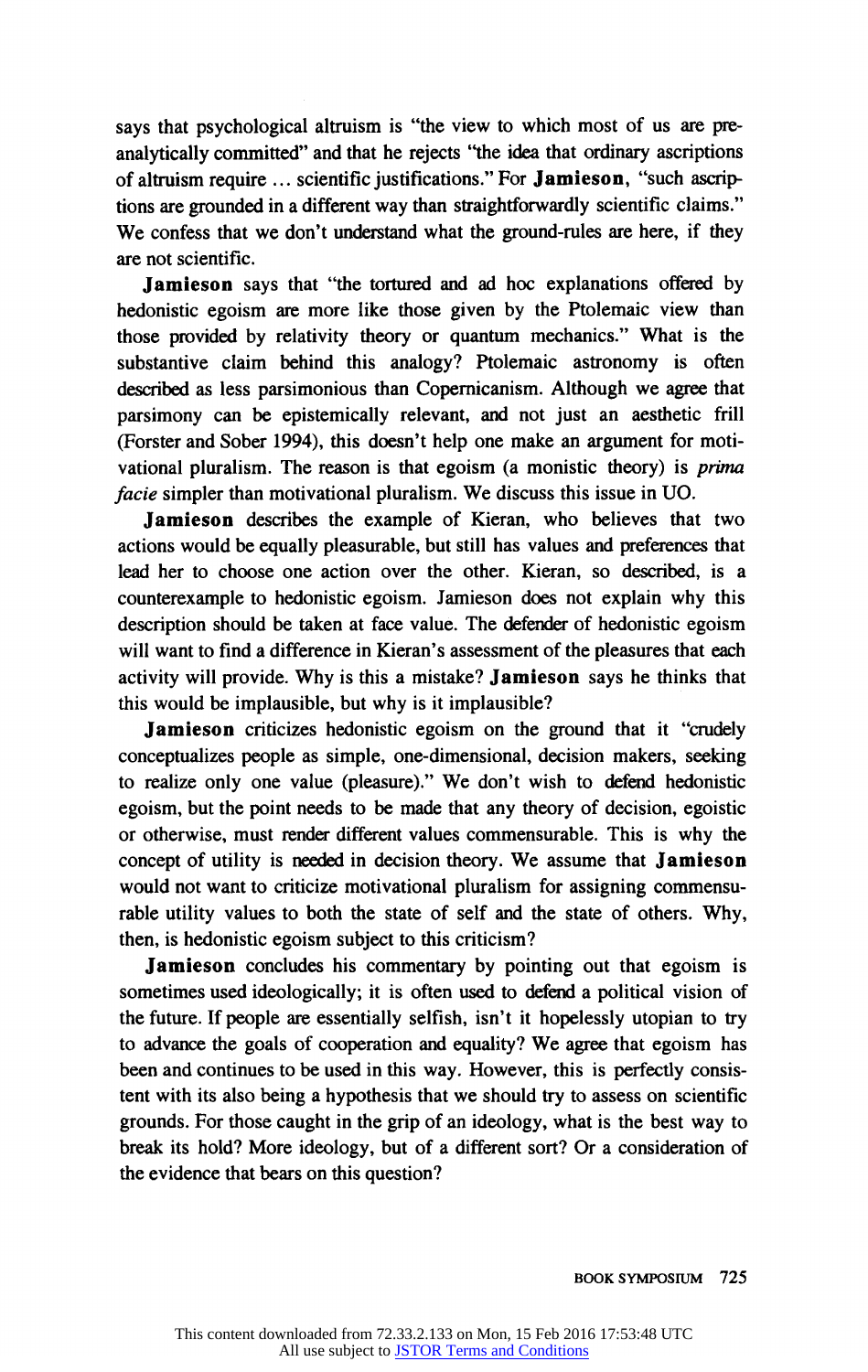### **Concluding Comment**

**We thank the commentators and organizers of this symposium for their efforts. Science made great strides in understanding the material world long before it addressed the subject of altruism, but we think that a scientific theory of altruism is emerging and we are pleased that it is getting the attention it deserves.** 

#### **REFERENCES**

- **Alcock, J. (1989). Animal Behavior (4th ed.). Sunderland, MA: Sinauer Ass.**
- **Bar-Yam, Y. (2000). Formalizing the Gene-Centered View of Evolution. Advances in Complex Systems, 2, 277-281.**
- **Bowles, S., & Gintis, H. (2002). Homo reciprocans. Nature 415, 125-128.**
- **Bull, J. J. (1994). Virulence. Evolution, 48, 1423-1437.**
- **Dawkins, R. (1976). The Selfish gene (1st ed.). Oxford: Oxford University Press.**
- **Dawkins, R. (1980). Good strategy or evolutionary stable strategy? In G. W.**  Barlow & J. Silverberg (Eds.), Sociobiology: beyond nature/nurture? **(pp. 331-367). Boulder, CO: Westview Press.**
- **Darwin, C. (1871). The descent of man and selection in relation to sex. New York: Appleton.**
- **Fehr, E., & Gachter, S. (2001). Altruistic punishment in humans. Nature 415, 137-141.**
- **Forster, M. and Sober, E. (1994): How to Tell When Simpler, More Unified, or Less Ad Hoc Theories Will Provide More Accurate Predictions. British Journal for the Philosophy of Science 45: 1-36.**
- **Gadagkar, R. (1997). Survival Strategies. Cambridge, MA: Harvard University Press.**
- **Haldane, J. B. S. (1932). The causes of evolution. London: Longmans Green & Co.**
- **Hamilton, W. D. (1975). Innate social aptitudes in man, an approach from evolutionary genetics. In R. Fox (Ed.), Biosocial anthropology London: Malaby Press.**
- **Herre, E. A. (1999). Laws governing species interactions? Encouragement and Caution from Figs and their Associates. In L. Keller (Eds.), Levels of Selection in Evolution (pp. 209-237). Princeton: Princeton University Press.**
- **Kerr, B., & Godfrey-Smith, P. (forthcoming). On the relations between individualist and multi-level models of selection in structured populations. Biology and Philosophy.**
- **Maynard Smith, John (1964). Group Selection and Kin Selection. Nature 201: 1145-1146.**